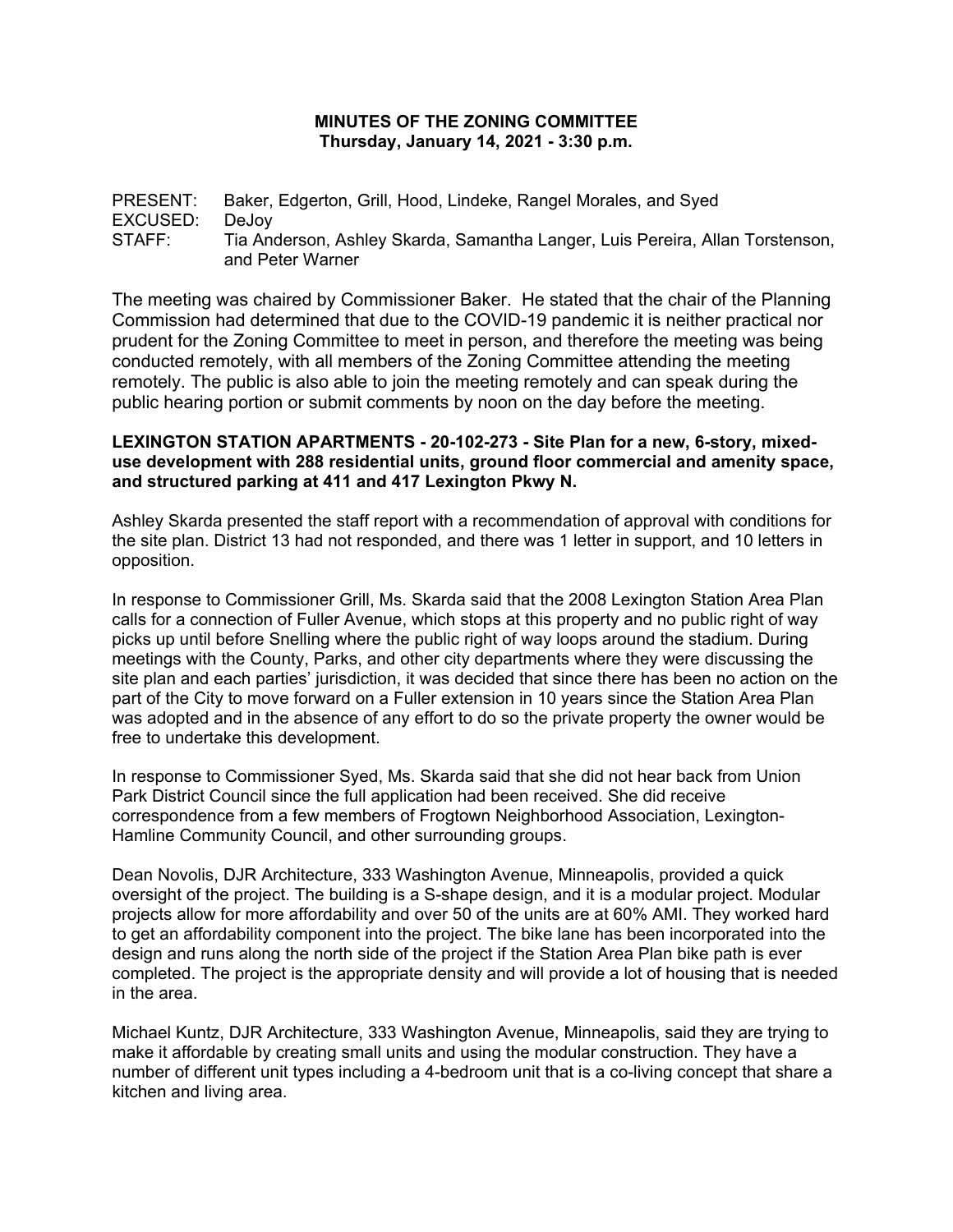Zoning Committee Minutes 20-102-273 Page 2 of 8

Mr. Novalis added there are efficiencies all the way up to the 4-bedrooms. They have also included 9-foot ceilings and large windows that really helps add to quality of life. There are also amenities including two recreational areas and work study rooms.

Chris Osmundson, Director of Development, Alatus, 800 S.  $8<sup>th</sup>$  St, Minneapolis, said this is a 288-unit facility and it is entirely privately financed and is a market rate development with 254 structured parking stalls that are on grade and below grade. There is approximately 3,000 square feet of retail area that is integrated into the lobby. While there are securitized entry ways for guests and residents there is also the ability to have a public gathering space with a coffee shop or deli or other retail shop. The site has been vacant for 12 years and there have been two previous proposals on the site that have fell through. The connection with Fuller has not been enacted at this point either. They are not requesting any variances and the development is entirely of right. They have will have a 12-foot enhanced pedestrian walkway as well as a 16 foot and 2-inch boulevard on Lexington Parkway corridor that are envisioned for future conditions. They have had numerous discussions with Parks and Recreation and Public Works about how this would work. They want to accommodate any future conditions whether that is a connection through and to Fuller or coming west to east via Allianz Field. They have added the ability to have interior circulation to the building for trash and move ins. There should not be any congestion on Lexington Parkway. They have added a porte-cochere to minimize any confusion for drop-offs or deliveries. He said this is a good location with the proximity of an affordable grocer, Aldi, located to the north and it is adjacent to the Midway Peace Park. He said the modular construction will enhance the delivery of this project and more units will come online more quickly. They will be installing a solar array that will be responsible for 55% of the electricity consumption increasing the sustainability. They will be installing a variable refrigerant heating and cooling system. It is a centralized heating and cooling system that is entirely electrically derived, but for when temperatures are extremely cold and as a result of that the system pumps gas as opposed to water through the building and results in utility bill reductions of approximately 30% and increases sustainability when paired with the solar array system. Mr. Osmundson said that with the 288 units they are scheduled to have 155 at or below 60% Area Median Income (AMI) rental rates as established in 2020, which is significant for a privately financed unsubsidized project. There are 15 co-living units with four beds each. Each tenant effectively has 425 square feet of private space and share kitchen facilities. They will be in the range from \$800-\$950 which is 50-55% AMI. Over 50% of the units will be affordable to some level even though they are not seeking any subsidy and he thinks that works well with the 2040 Comprehensive Plan and the plans for equity, growth, density, and sustainability. He said that co-living suites are 1700 square feet in total and each bedroom is 425 square feet. The studio and efficiency units are 450 to 600 square feet.

In response to Commissioner Baker, Mr. Osmundson said that there are 15 co-living units in the project. Each of the co-living suites have 4 bedrooms and each bedroom is 425 square feet that includes a bathroom, shower, vanity, and closet and has a convertible living space. The studio and efficiency units run larger. They have made accommodations within the amenity spaces to make sure they are utilizing the area for people who are living in smaller spaces.

In response to Commissioner Lindeke, Mr. Osmundson said originally the bike lane would cross at Fuller across Lexington and would need to be a controlled intersection that was envisioned to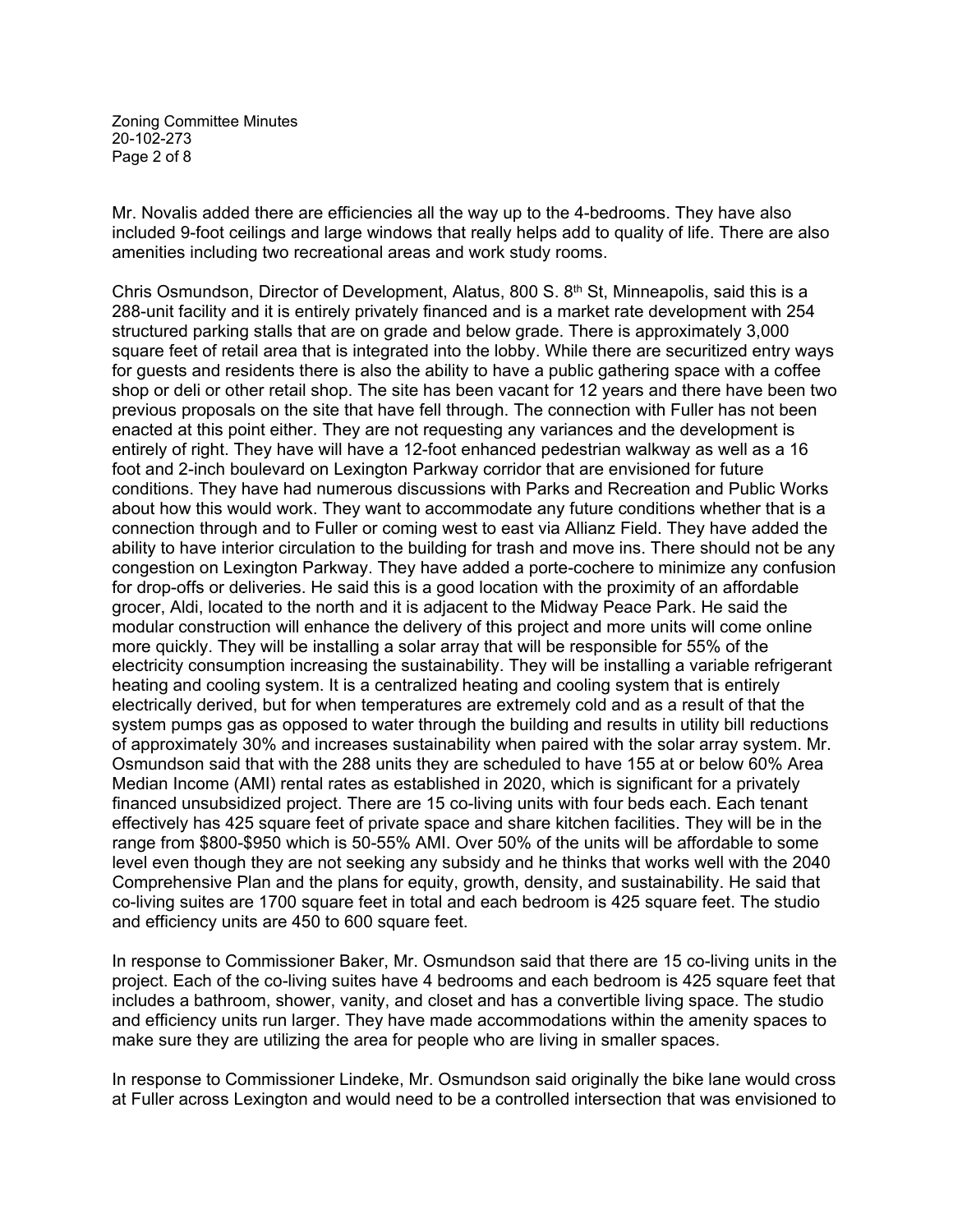Zoning Committee Minutes 20-102-273 Page 3 of 8

essentially cross at Lexington travel northbound along Lexington Parkway N and take a left at the private ingress and go around the north side of the building and then go out the private egress on the west side out to Dunlap and continue on. In an effort to make sure they were addressing future conditions that were tentative on the bike lane, and it was not labeled on the site plan, it was more of a discussion by Public Works. They were in a tough spot as to what should be included on the site plan.

Mr. Kuntz said that the intent of the bike path was to bring the bikes that come across Fuller to the 12-foot-wide bike/pedestrian path along Lexington Parkway. The plan is to let bikes share that path with pedestrians. When you get to the northeast corner of the site you can continue along Lexington or you can take a left and go along the north side of the building. There is a porte-cochere where the bike lane would cut across. There is a bike plan that is in the works.

In response to Commissioner Syed, Mr. Osmundson said the rental rates being offered at the entire property are below market. Rent studies for the LRT or some of the apartment properties that were brought up in some of the public comment letters received are dramatically less than that. This is a privately-financed project with no subsidy and it is market rate. They do not have the requirements that a low-income housing tax credit project would, in which they would receive subsidy from the City or State. They are electing to operate these with the affordable rental rates he mentioned earlier. When he referred to Area Median Incomes, that is a tax credit discussion and is derived for the sixteen-county metro area and that was where that statistic came from and it is a value that takes income and looks that if 30% of your income were used for housing how much could you afford so that you are not rent overburdened.

In response to Commissioner Rangel Morales, Mr. Osmundson said it is \$2 per square foot for profit on the project. He said their development team has made every effort without any form of subsidy to self-impose these requirements so that residents in this neighborhood and the greater region can live here.

Chair Baker explained the reasoning for questions surrounding affordability issue and also stated the meeting chat function is not to provide information that goes to the applicant. It is to communicate between Committee and staff members. It is not to provide commentary or perspective on the Zoning agenda items.

Mauricio Ochoa, 1239 Thomas Avenue, spoke in support. He said after listening to the presentation what really stood out to him was the phrase vacant land that is a pile of ice or parking for the State Fair. He is glad that they are getting a development that increases the density around transit nodes and developing this neighborhood node into something more urban and higher density. We are able to do this without displacing anyone because it is vacant land. He thinks there is a lot of work that needs to be done on the site plan like the west side does not have any sidewalks and the entire west wall is a solid brick wall, but overall, he is in favor.

Ian Buck, 514 Thomas Avenue W, spoke in support. He said this is a very positive development for making the area more walkable friendly. He appreciates the thought they put into encouraging residents who will live there to use bicycling as a form of transportation. He would encourage the developers to think carefully of the nature of the bike route that they are planning on creating that takes bicyclists from Fuller to Griggs to the west. Currently it gets them around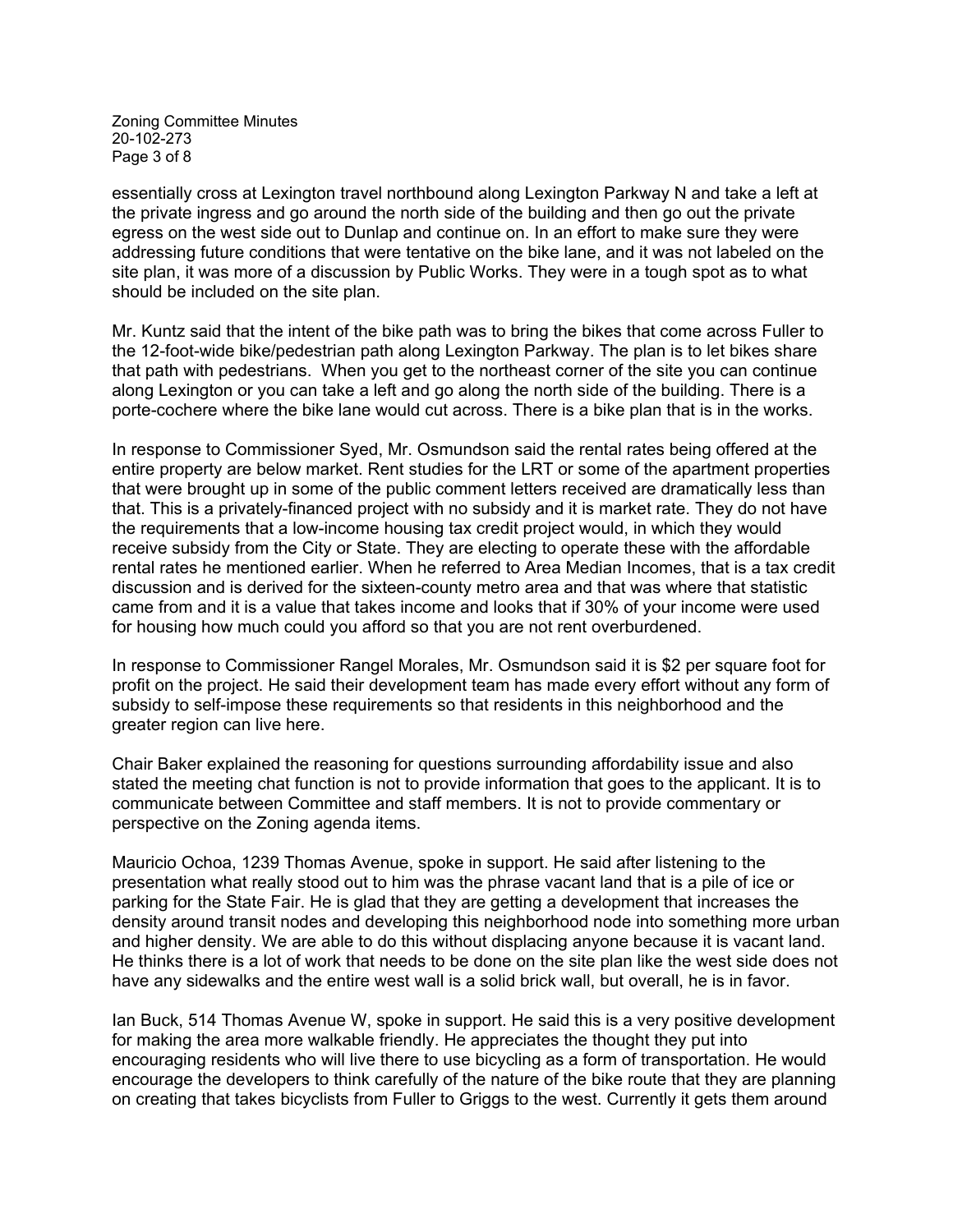Zoning Committee Minutes 20-102-273 Page 4 of 8

the north side of the building, but he thinks people could use additional signage and pathways to get down south on the other side of the building to the point that they could continue traveling west in the alleyway.

David Talarico, 420 Lexington Parkway N. said he is in favor of this project but has a question. He would like to know where visitors will park and if it will be on Lexington Parkway N could the City consider a lit pedestrian crossway.

Andrew Singer, 2103 Berkley spoke in opposition. He said he is Co-Chair of the Saint Paul Bicycle Coalition. He referred to the 2015 Saint Paul Bicycle Plan, and specifically, he pointed to the City's Bike Plan Website, Figure 4 Facility Type, where it shows an extension of Fuller Avenue all the way to Shields Avenue. The City may not have acted on this, just as it may not have acted on the 2008 Lexington Station Area Plan, but they are in City planning documents. To say that this project is in coherence with the Comprehensive Plan is not entirely accurate. The City required various things of this plan including that the developer would pay for some type of crossing aid to and from Fuller Avenue to get over to this building. There is nothing about a bike lane on the northern side on the site plan. Where they have located the sidewalk connection to Fuller is not well thought out because there is a southbound left turn lane onto Fuller which means that anyone in that crosswalk will potentially be in jeopardy of being hit by turning vehicles. If the crossing area had been located at the southern part of Fuller Avenue that turn lane could have been eliminated and there could have been a safer crossing. There was not a lot of thought or engineering in terms of bike or pedestrians in this project. He is not totally opposed to this project, but they could have put a bike lane through the alley that could connect to Dunlap and then through Peace Park to Griggs.

Debra Mitchell, said she is representing Aurora Saint Anthony Neighborhood Development Corporation located at 360 University Street, Saint Paul. She is speaking on behalf of many community members that have contacted her organization who are opposed to this development. The height of the building is too tall, and it will create shadows and impact the neighbors. This is not affordable housing; it is at 60% AMI and not 30% AMI which represents the neighborhood. The site is sitting next to Wilder that serves the poor and the needy and many of people who go to that building will not be able to live in that building because of the affordability. She is also on the Summit University Planning Council and they have not heard from the developer on any information or feedback.

Jens Werner, Executive Director, Summit University Planning Council, 627 Selby Avenue spoke in opposition. She said this site is located directly on the border of Summit University and the Union Park Districts. The closest residential area to this district is Rondo and these community members will be impacted the most by this project. They need an opportunity to hear from the developer since the last time we heard from them was in October 2019. This project is inconsistent with the Lexington Station Area Plan and the Saint Paul Bike Plan. She said several community members that were going to testify had to log off and since this project lacks community input and engagement over substantial issues, she requests that this be laid over. The Lexington Area Plan states, "large parcels should be subdivided in order to reestablish the block grid." When this was developed, they did not want the large space that is there to close off the community. This project is being built on two parcels of land. The bike plan is a huge issue and deserves a community forum. The intent is not just to create a path for bicyclists, it is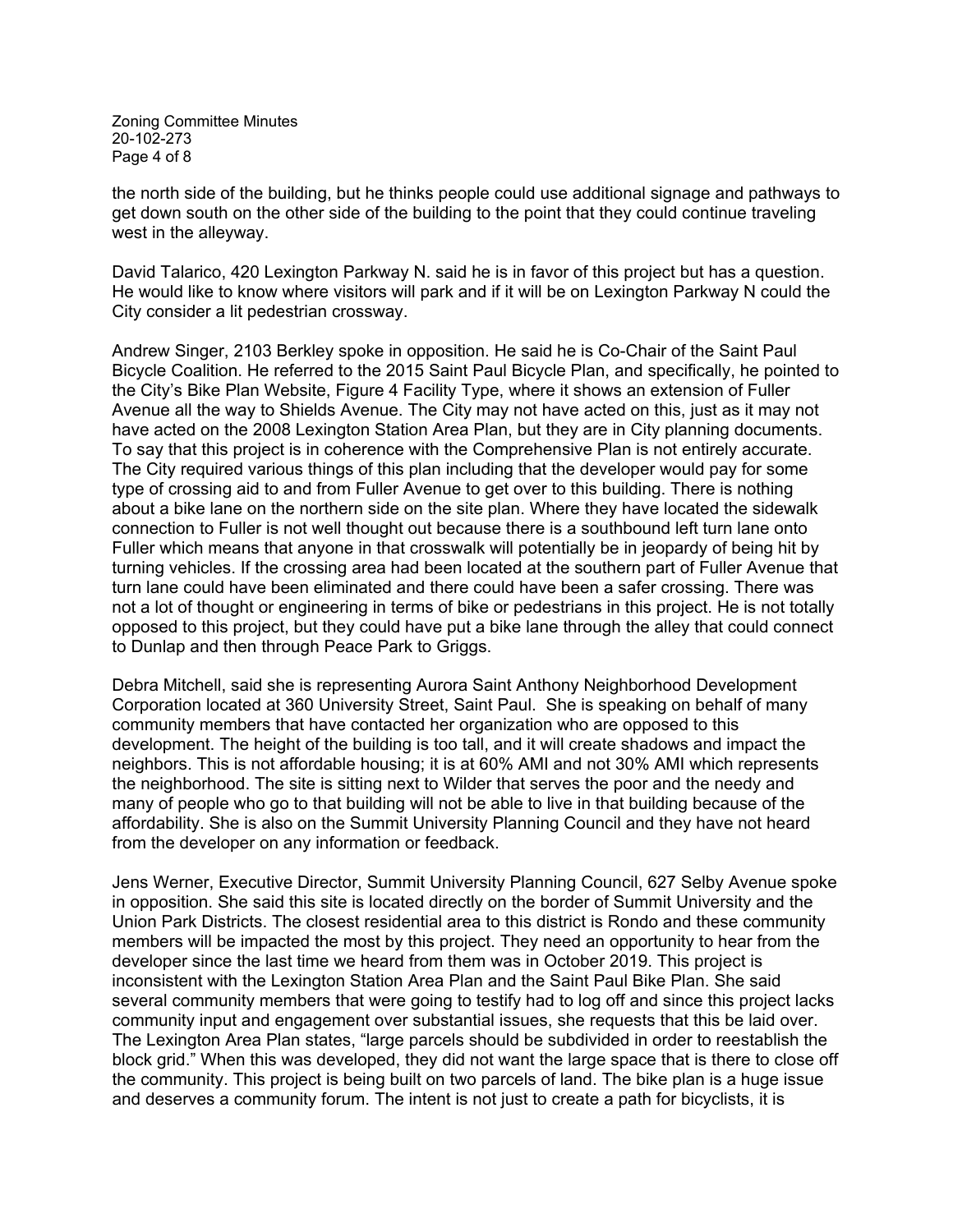Zoning Committee Minutes 20-102-273 Page 5 of 8

intended to create an east to west route through the community where currently neighbors only have Saint Anthony as an option. Their elders who live in Carty Heights next to this site have to take their wheelchairs into the street in the winter to access the shopping on Midway. This is why an east west route is absolutely essential.

Joseph Stinar, said he owns 402, 408, 414 Lexington Parkway with his wife and he said they are really not opposed to the development, but they do have a major concern with the traffic egress of adding 288 units plus the commercial to one outlet onto Lexington Parkway. He said there is no crosswalk at Fuller going across at Lexington and there is no curb cut on the other side of Lexington.

Matt Jarvi, 1095 Stinson, Saint Paul, spoke in opposition. He represents multiple youth organizations around the area. Over years of research, he has heard about this plan and how these new high-rise buildings work. They say affordable housing, but there is trick knowledge going on because it has to do with relative income rate in a vast radius that goes beyond its immediate neighborhood. As its not going to displace anybody outright, but over time it will. There may only be a few affordable housing units that people in the neighborhood at their income rate can afford; it is not really representative of its immediate environment. That will cause problems later on and that is why he opposes this development.

Sarah Nichols, 690 Central Avenue, Saint Paul, spoke in opposition. She knows that affordability is not in the scope of what we are looking at today, but because the developer brought it up, she wants to say many of the residents make under \$35,000 per year. This is very outside of the scope of what her neighbors can afford. The last time this was brought to the Summit University District Council was October 2019. This is in a historically black neighborhood so to say that this area does not have anything historic is false. Their Planning Council deserves the opportunity to engage with their residents, specifically about the bike plan.

Mr. Osmundson said that in the Department of Safety and Inspections document that was issued after their official site plan review it was noted that the bike path connection and pedestrian circulation of the area would need to be a joint effort between the developer, the City and County. Lexington Parkway is a county road so effectuating that crossing which certainly needs to be enhanced for the City's ultimate bike plan to be realized is something they are willing to engage in. Right now, they are designing this property to accommodate existing future conditions if that is something that the City and County choose to move forward with. He is aware of the Saint Paul Bicycle Plan that exists, and it does show Fuller Avenue as a through road and it is not and does show this as a minor bike lane and he thinks that can be accommodated, but he is not sure why this has not been done in the prior 12 years that this site has been vacant. They are doing what they can to accommodate it and willing to make site plan improvements to mark it better, but it is a discussion between various components between the City and County. He said that with respect to visitor parking, on the site plan there are two ingress and egress locations for vehicles. The northern most ingress and egress location on the private drive isle is specifically for guest parking with about 15 stalls for visitors of residents or retail tenants. He understands the concerns about height, but this is a T4 urban neighborhood zoning classification and this project fits in that zoning class. In order to provide the necessary density next to transit corridors and grocers and to provide the most people the opportunity to utilize those amenities. They have done the best they can to fit this in with other economic and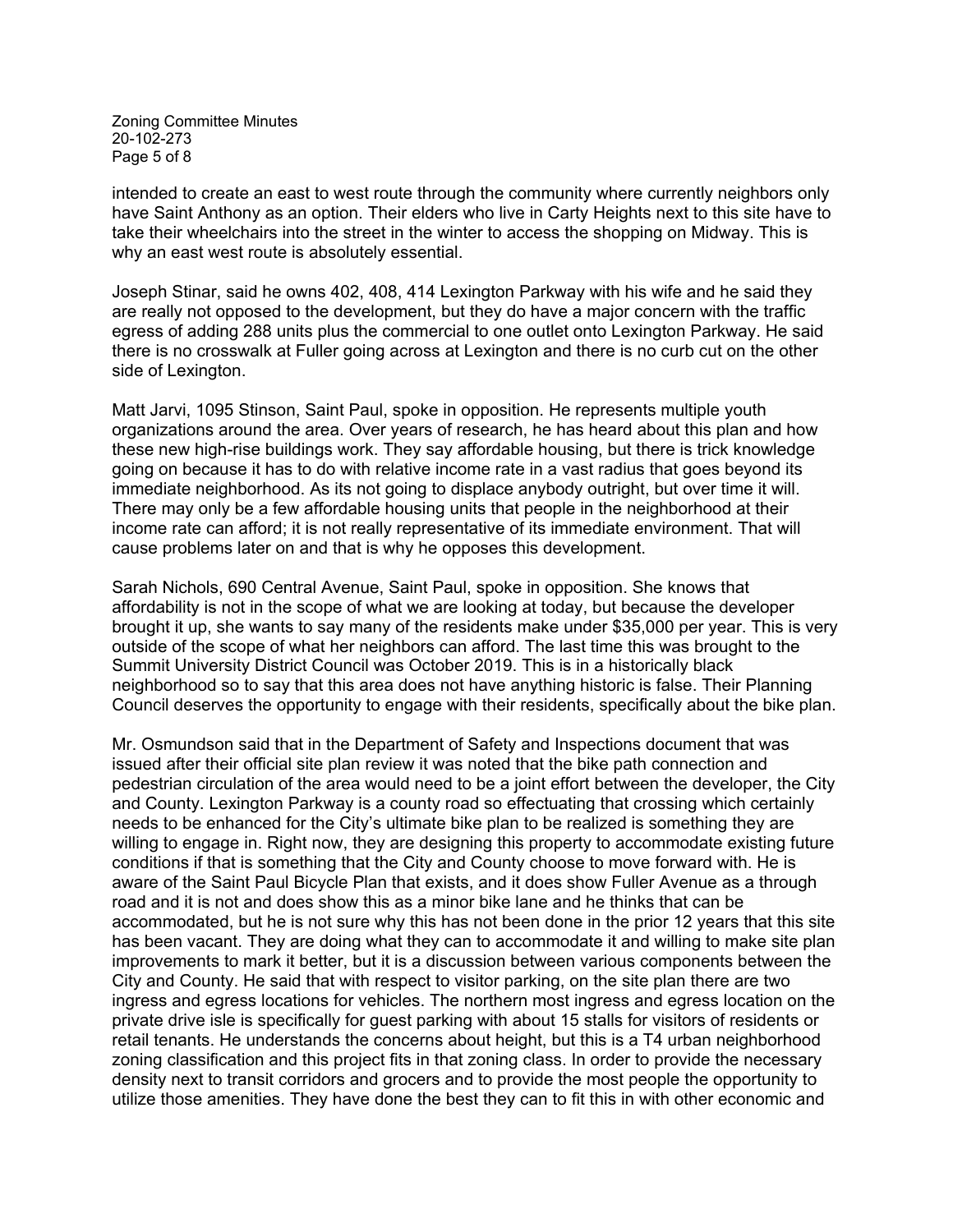Zoning Committee Minutes 20-102-273 Page 6 of 8

community considerations. He said that it is a bit false to say that there has been no community inputs or discussion, while it was in 2019, the substantive materials of the project remain the same. There were at least six community meetings with Union Park District Council. He personally left flyers at homes in the local neighborhood area so that there were attendees. The meetings were hosted at the Wilder facility and they went into various communities and discussed this project. They went to each District Council and met with their Land Use Committees. He understands the traffic concerns. He thinks they have done a reasonable job of balancing the traffic demands. This is a more urban development with 288 units and 254 structured parking stalls. He does not believe they will be inducing any additional traffic. Eventually they would have parking vacancy but for the time being there is parking for individuals. He thinks that adjacent residents will be surprised by the lack of traffic that comes from residential facilities.

The public hearing was closed.

In response to Commissioner Grill, Ms. Anderson said within the zoning code there are 11 Findings for Site Plan Review. It is a function that is delegated from the Planning Commission to city staff. Their role is to bring together reviewers from across City departments as well as other jurisdictions, and in this particular instance, Ramsey County. Typically, it is a staff administered Site Plan Review and that staff decision is appealable to the Planning Commission. The other way that site plans might come before the Planning Commission, as in the instance of this one, where the Planning Commission voted to bring this site plan forward for this body's review and ultimately a decision. It still requires staff across departments to do technical reviews. A lot of the technical aspects of the plan have been reviewed, there are still some things to be worked out and that is part of the recommendation that Ashley has provided in the staff report.

Commissioner Lindeke asked about the Midway Peace Park at Griggs that is also on the Fuller Avenue right of way that is being discussed regarding the Bike Plan. He was wondering if there was accommodation in that project for having an east-west through route and if that is something the City has been doing on parcels that are technically on the right of way.

In response to Commissioner Lindeke, Ms. Anderson said she worked on the Peace Park Site Plan and said that it was certainly and item that came up in that discussion. At that time recognizing that the City has not made a move to acquire land or easements to allow for that pedestrian/bike infrastructure that would be east/west aligned with Fuller. The Midway Peace Park was allowed to go through with its plans, but they were very thoughtful on where they placed infrastructure to allow room in the future. As the City Departments and Ramsey County discussed Fuller Avenue and the east/west pedestrian/bike connections they decided that absent the acquisition of land for the east/west route and detailed development plans for the infrastructure what is proposed here both for north/south route along Lexington Parkway as well as the route for ped/bikes to the north and to the west side of the building was designed with future proofing in mind so that it would not preclude that future public investment in ped/bike infrastructure.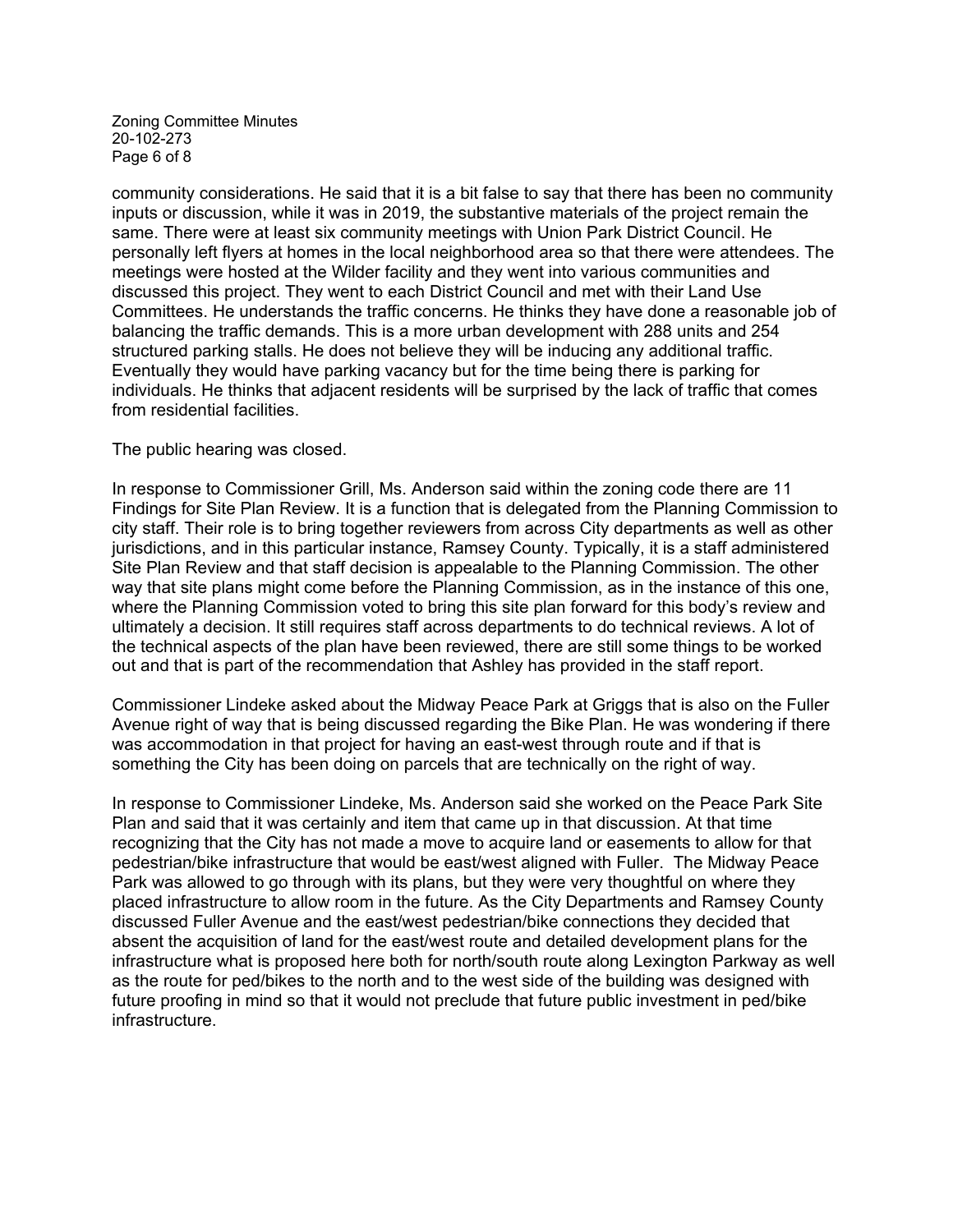Zoning Committee Minutes 20-102-273 Page 7 of 8

Commissioner Rangel Morales said this is another instance of where the City needs to work on an Inclusionary Zoning Study to apply to the City overall regarding affordability. He asked why the City of Saint Paul is not trying to initiate the addition to the Bike Plan that is incorporated into various City plans. He also asked if it is possible to incorporate language that if traffic does become an issue at the location, with the added tenants and retail shops, that the applicant will be held responsible for mitigating the traffic congestion.

City Attorney, Peter Warner, said that Lexington Parkway is a Ramsey County street. Even if we could compel them to do something he does not know if Ramsey County would agree with it.

Ms. Anderson said that during cross departmental conversations on this plan with each department, Ramsey County had no imminent plans for modification on Lexington Parkway. They did discuss traffic patterns and traffic access, and Public Works and Ramsey County are supportive of the fact that there are no curb cuts on Lexington Parkway and that all of the traffic is being managed within the private development site both through the porte-cochere pickup/drop off area as well as the two structured parking accesses. From the perspective of Public Works and Ramsey County those are positive aspects of the vehicular traffic. She noted that as a condition of approval they are recommending the Traffic Impact Study be accepted by Traffic Engineering.

Luis Pereira, Planning Director, said that this project started out with a concept for a bike/ped lane through the site and it went for a Livable Communities Grant to help fund some improvements through the site. A series of things happened where the grant was not accepted. The newer design that you are seeing now shows bike infrastructure incorporated wrapping around the northern part of the building and an expressed developer commitment to trying to make that better. Regarding the Midway Peace Park, he is fairly certain there was some requirement made of Parks and Recreation for the Midway Peace Park design to have some facility for an east/west path through the site in the future.

Mr. Warner added that the Traffic Engineer should have some recommendations for some mitigation requirements with respect traffic that is generated from this site. It is within the purview of the Committee to add a condition to the site plan that would require the developer to follow the recommendations from the Traffic Engineer based on the study.

Commissioner Lindeke moved approval with conditions of the site plan. Commissioner Grill seconded the motion.

Commissioner Lindeke said there are a lot of concerned community members regarding the housing crisis. We have been tackling the affordability issue for a long time with not much progress being made. He said he agrees with needing the Inclusionary Zoning Study, but this project would most likely meet any criteria that we would have in the Inclusionary Zoning Study. This project seems to be the most affordable market rate project he has seen before the Committee. They have 144 units at 60% AMI or below is a lot for affordable units without subsidy. This property has been a vacant lot for 12 years and the question before the Committee is the site plan correct or not. There are some questions about the Bicycle Plan, but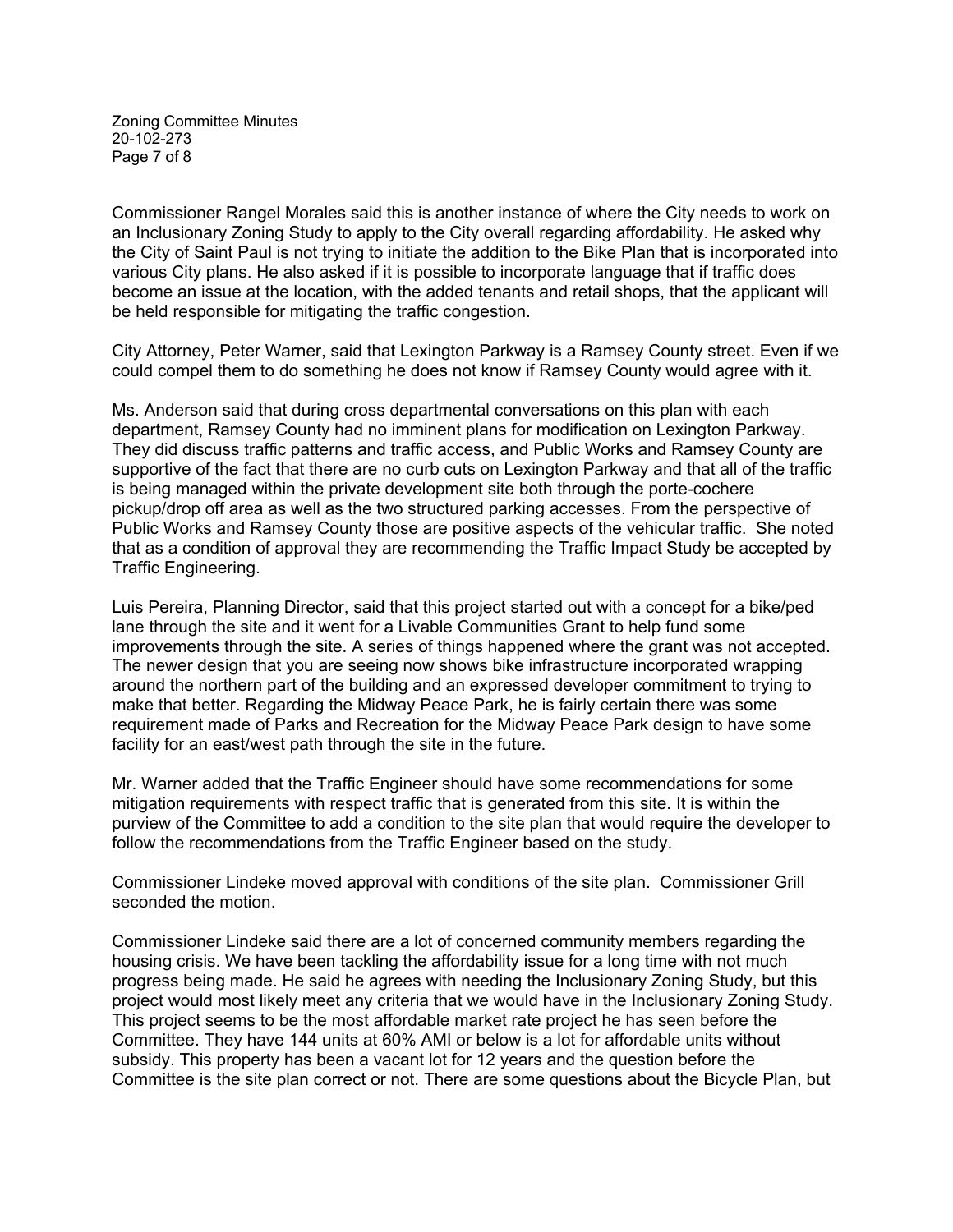Zoning Committee Minutes 20-102-273 Page 8 of 8

he does not think they should hold the developer to a standard that is not being done anywhere else. He does not see any reason in the site plan to vote against the development.

Commissioner Syed said that he is concerned with rent for the neighbors. The neighbors are subsidized and with low incomes and some of them get help from the government. The applicant did not clarify when he said 60% AMI. The neighbors might have to pay more than what they are paying right now, and the value of the homes may go up in the area.

Commissioner Baker said it is incumbent upon the developer to communicate what is going on with the development. This has been a vacant lot for years and he is in favor of the development.

The motion passed by a vote of 5-2-0.

Adopted Yeas - 5 Nays - 2 (Rangel Morales, Syed) Abstained - 0

Drafted by: Submitted by: Drafted by: Approved by: <u>UMANTHELICOTTI Cedrick Baker (Feb 2, 2021 08:42 CST)</u>

Samantha Langer  $\overline{O}$  Ashley Skarda Cedrick Baker Recording Secretary City Planner Chair

 $(42)$  CST) Cedrick Baker